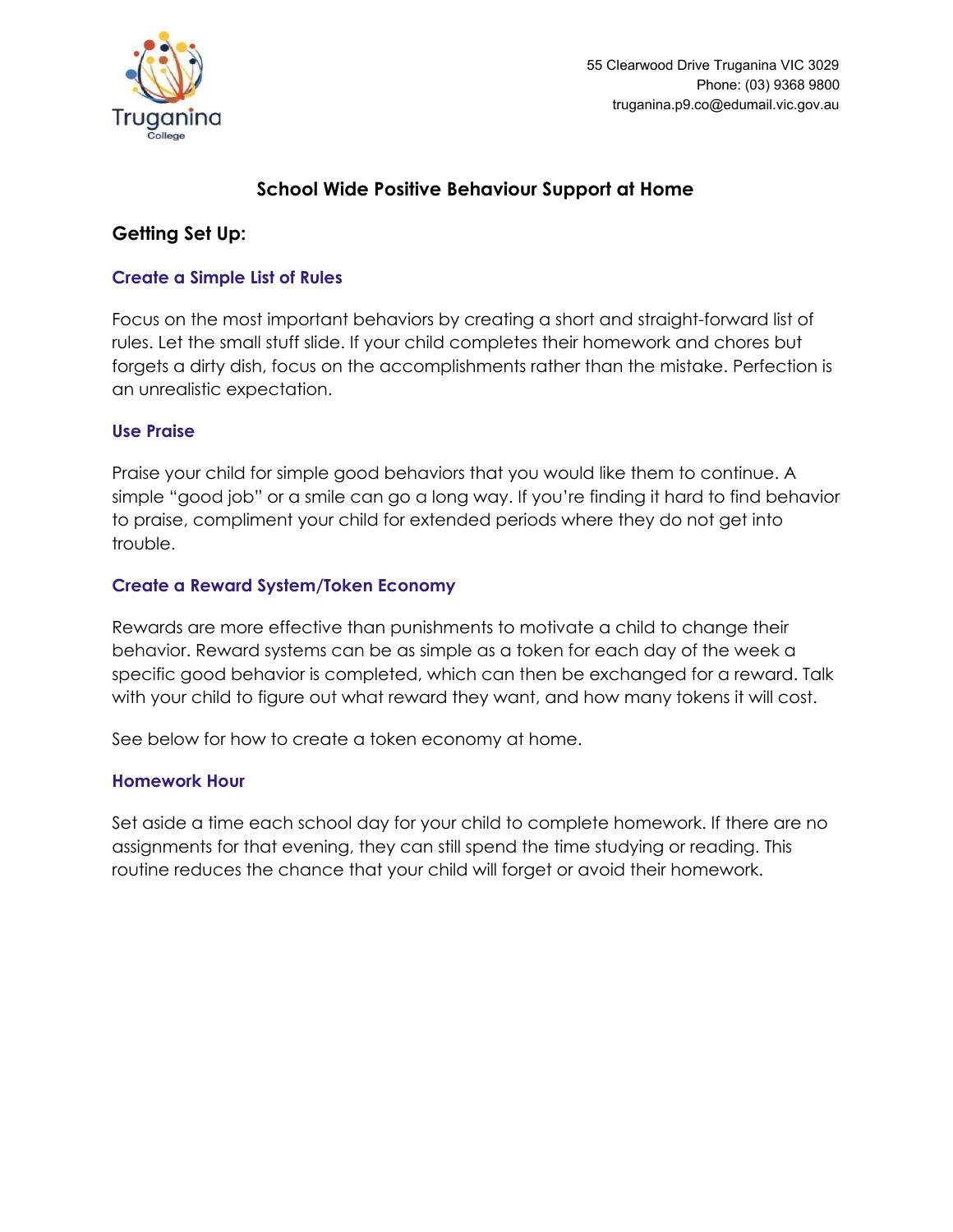

# **Establish Structure**

Children do their best when they know what to expect. Establish a routine for homework, meals, playing, bedtime, and preparing for school. For example, your child may learn to brush their teeth at a specified time, get a glass of water, and then lay out their clothes for the next day. You can use a reward system to begin establishing these routines.

# **Use Consequences Effectively**

Consequences should be explained in advance, they should occur immediately after the unwanted behavior, and you must always follow through with your stated consequence. Time- out and the removal of privileges are effective. Be careful not to over-consequent - A consequence over a long duration, or that is applied at a later time reduces the effectiveness of consequences.

# **Creating a Token Economy:**

# **1. Tokens can be awarded, but not taken away**

If your child earns a token on Monday for doing good work, that token can not be taken away on Wednesday for not doing a good job. Tokens cannot be taken away as a consequence.

# **2. Clearly define goals or behaviours**

Be clear with your child about what they have to do to earn a token. It may be to demonstrate school values at home during their work time, or following their daily schedule.

# **3. Choose a couple of things to reward at a time**

Define one or two key behaviours that your child can earn rewards for. It may be one week to demonstrate the school value of 'Respect', and the next week you may include to attend all of their class Webex Conferences.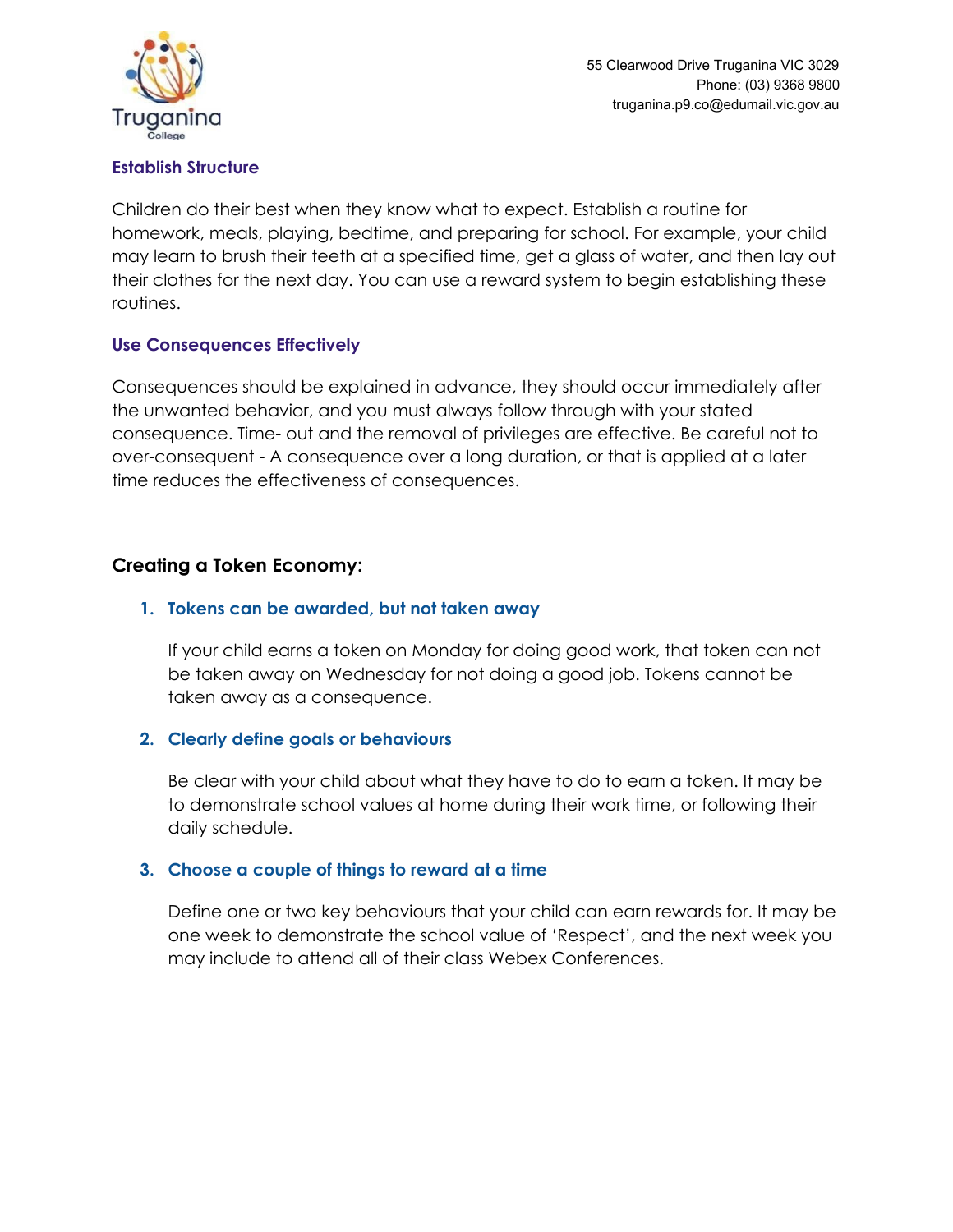

# **4. Do what you say**

When offering a token, you must follow through. Be careful not to use tokens as bribes.

# **5. Collaborate**

Involve your child in their token economy, and what they are earning tokens for. This will increase the likelihood that they will engage in the desired actions and behaviour and achieve earning tokens more consistently.

# **6. Give it time**

Behaviour does not change overnight. It takes time to adjust to a new routine, schedule, and expectations. Stick with it and be consistent.

See below for an example token economy and a template token economy to use at home.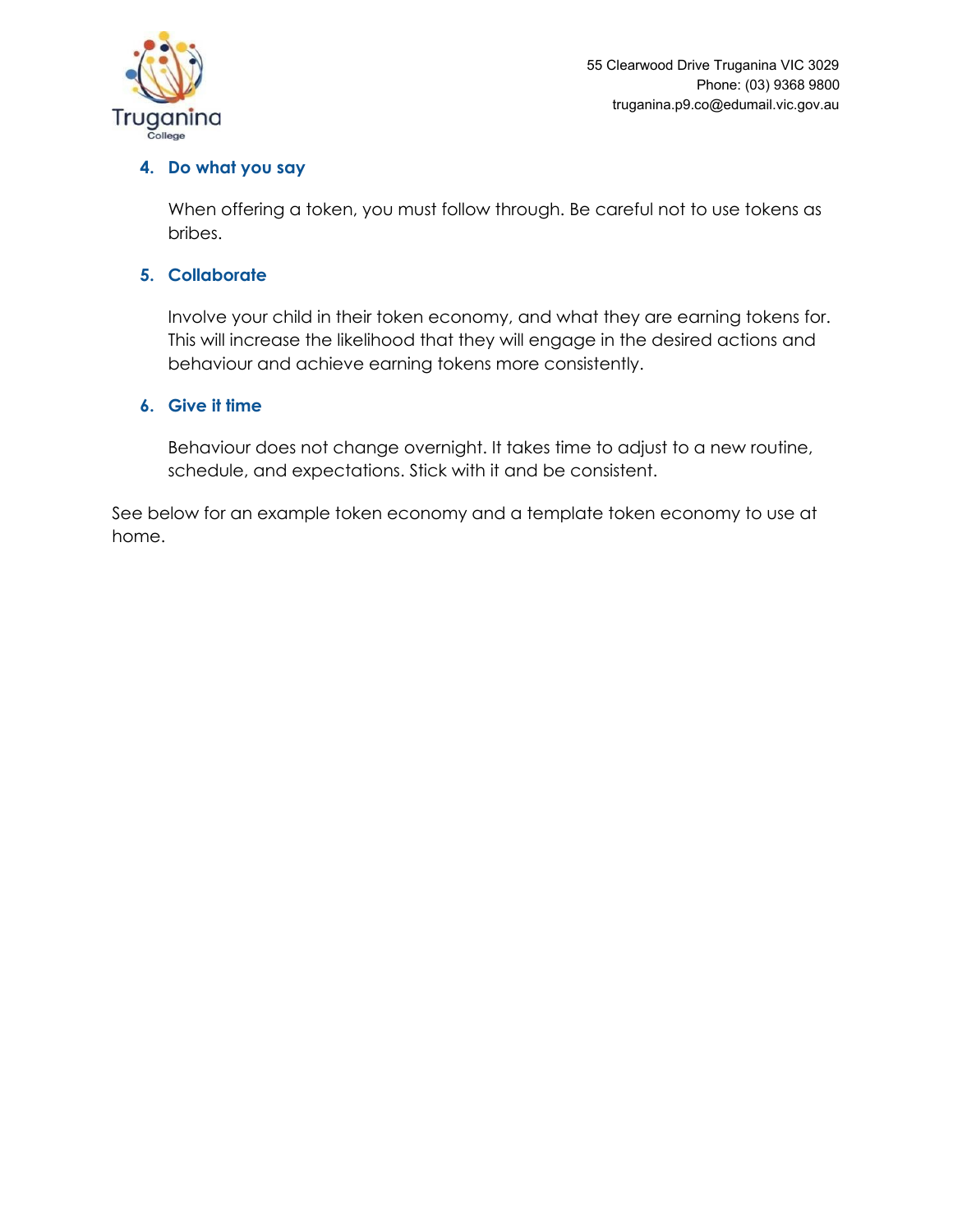

55 Clearwood Drive Truganina VIC 3029 Phone: (03) 9368 9800 truganina.p9.co@edumail.vic.gov.au

# **Token Economy Example**

| <b>Reward</b>                       | <b>Tokens Required</b> |
|-------------------------------------|------------------------|
| <b>Access to Technology (15min)</b> | 5 Tokens               |
| Stay Up Late on the Weekend         | 10 Tokens              |
| Edible Reward (e.g. chocolate)      | 20 Tokens              |
| <b>Access to Technology (30min)</b> | <b>30 Tokens</b>       |
| <b>Movie with Popcorns</b>          | <b>40 Tokens</b>       |
| <b>New Toy</b>                      | 50 Tokens              |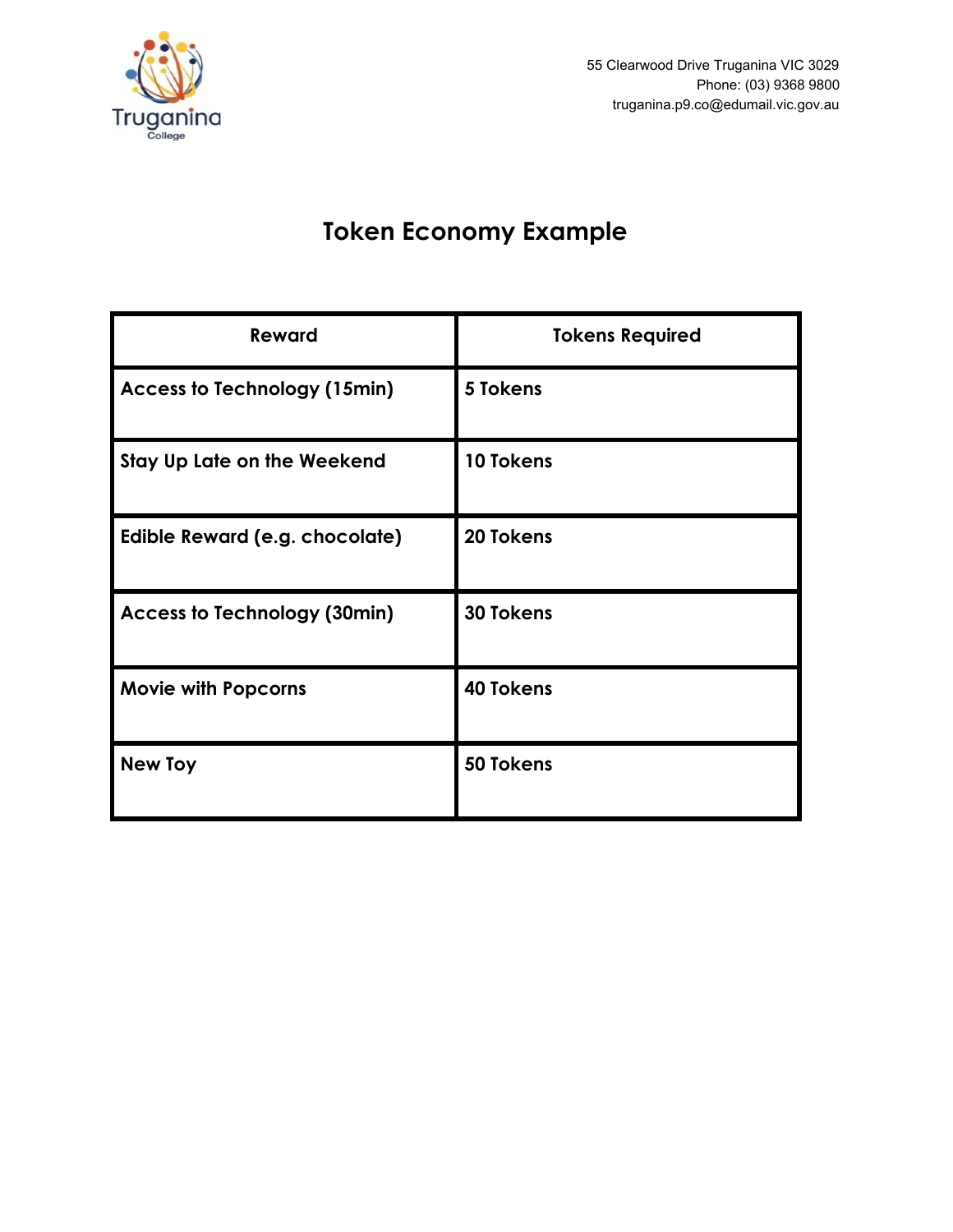

| <b>Task</b>                                                                    | <b>Tokens Earned</b> |
|--------------------------------------------------------------------------------|----------------------|
| Put the dishes away                                                            | 1 Tokens             |
| Take the bins out                                                              | 2 Tokens             |
| Set the table                                                                  | 3 Tokens             |
| Hang out the washing<br><b>Bring in the washing</b><br><b>Fold the washing</b> | 4 Tokens             |
| <b>Meal preparation (help parent)</b>                                          | 5 Tokens             |
| <b>Vacuum/Mop floors</b>                                                       | 5 Tokens             |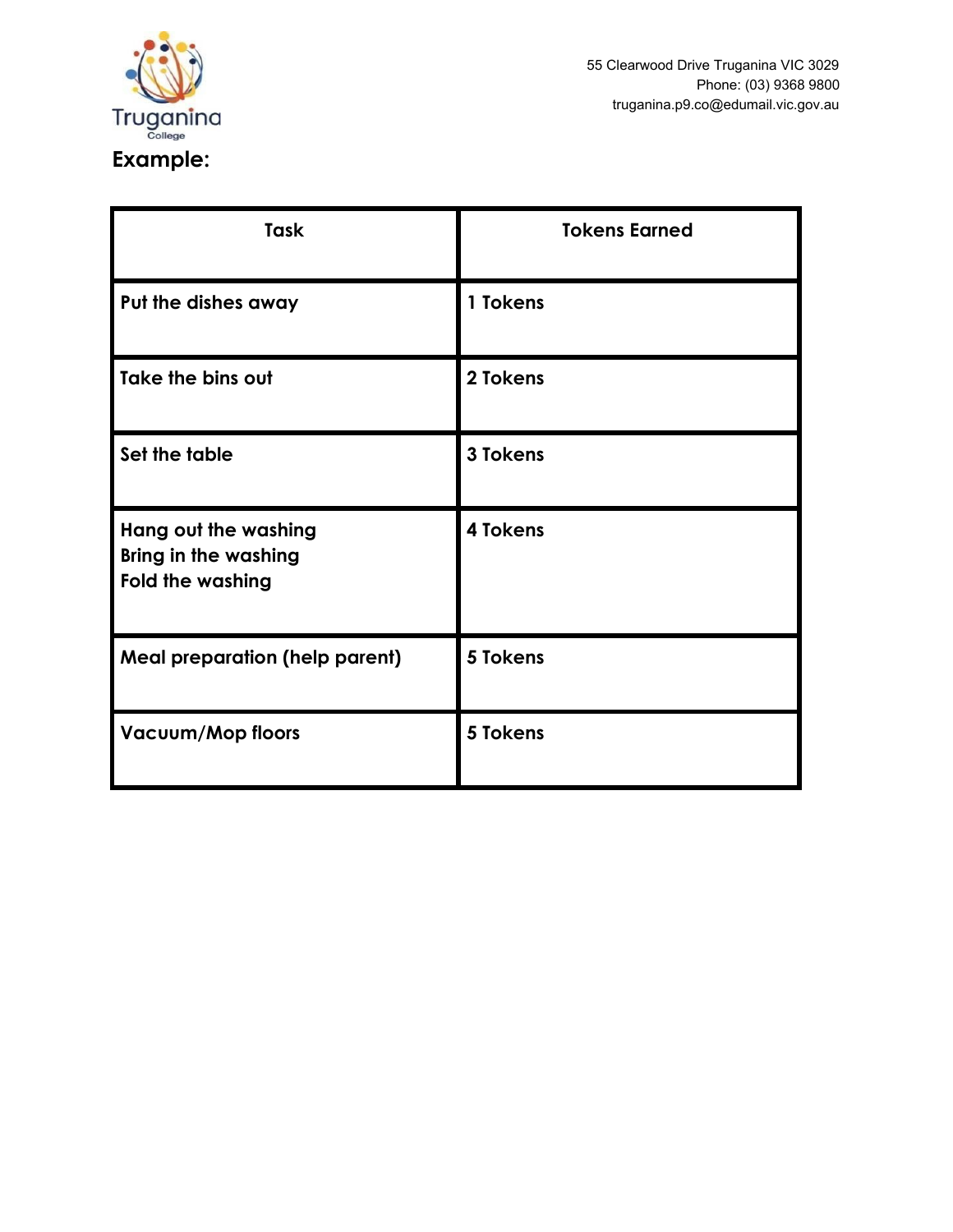

# **Token Economy Template**

| Reward | <b>Tokens Required</b> |
|--------|------------------------|
|        | 5 Tokens               |
|        | 10 Tokens              |
|        | 20 Tokens              |
|        | 30 Tokens              |
|        | 40 Tokens              |
|        | 50 Tokens              |

**Template:**